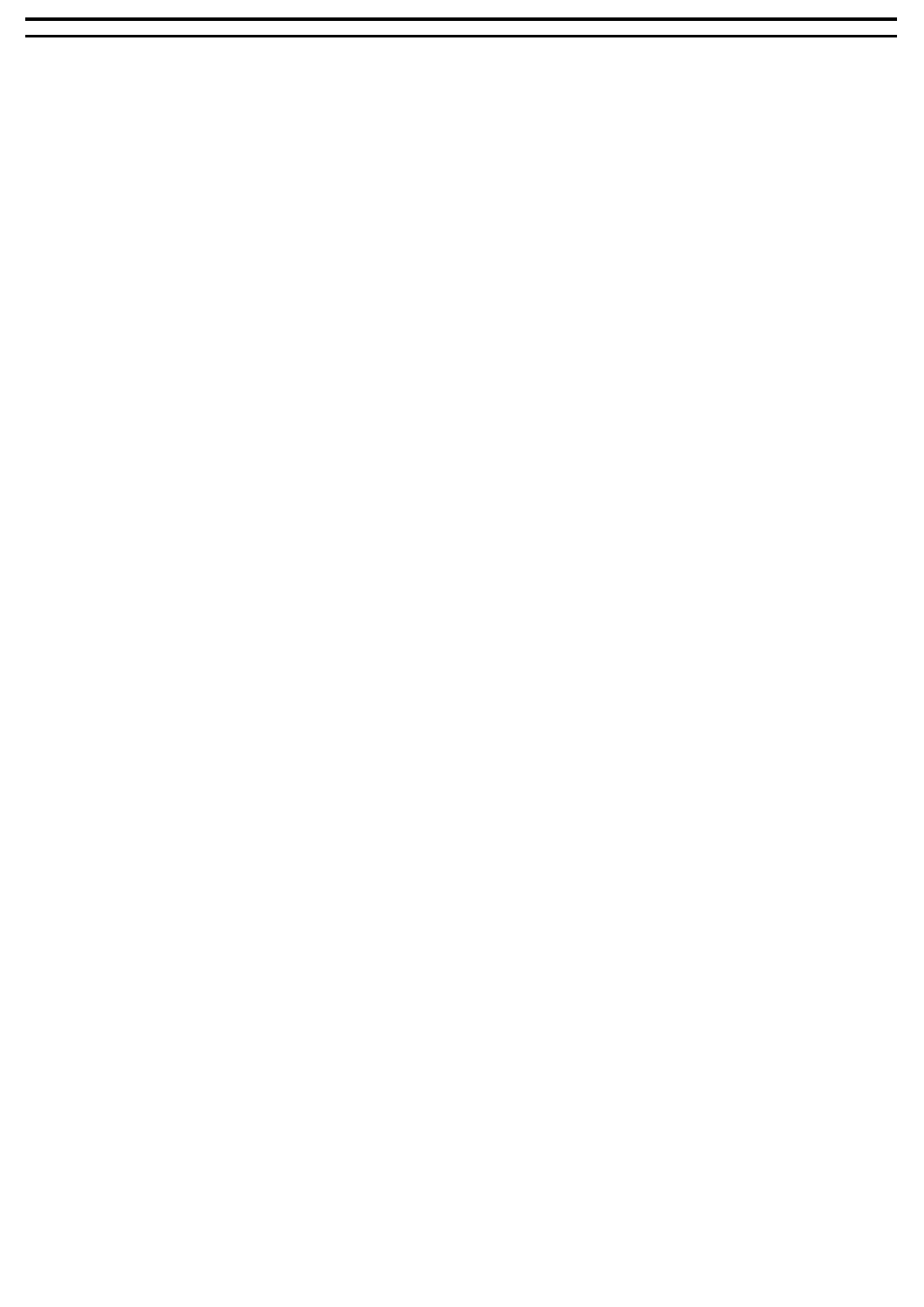#### **EXPLANATORY NOTE**

The Registrant is filing this Registration Statement on Form S-8 for the purpose of registering an additional 2,193,143 ordinary shares, nominal value £0.002 per share ("Ordinary Shares") issuable under the Registrant's 2021 Equity Incentive Plan (the "2021 Plan"), resulting from an automatic annual increase as of January 1, 2022 pursuant to the "evergreen" provision of the 2021 Plan. This Registration Statement is being filed for the purpose of registering additional securities of the same class as other securities for which a Registration Statement on Form S-8 has previously been filed and is effective. Accordingly, this Registration Statement incorporates by reference the contents of the Registration Statement on Form S-8, File No. 333-255182, filed with the Securities and Exchange Commission on April 12, 2021, by the Registrant relating to the 2021 Plan, except for Item 8, Exhibits, with respect to which the Exhibit Index below is incorporated herein by reference.

**Item 8. Exhibits.**

|                                 |                                                                                                                                                             | <b>Incorporated by Reference</b> |                    |         |                    |
|---------------------------------|-------------------------------------------------------------------------------------------------------------------------------------------------------------|----------------------------------|--------------------|---------|--------------------|
| <b>Exhibit</b><br><b>Number</b> | <b>Description</b>                                                                                                                                          | <b>Schedule</b><br>Form          | <b>File Number</b> | Exhibit | <b>Filing Date</b> |
| 4.1                             | Articles of Association of Immunocore Holdings plc.                                                                                                         | $20-F$                           | 001-39992          | 1.1     | 3/25/21            |
| 4.2                             | Deposit Agreement.                                                                                                                                          | $20-F$                           | 001-39992          | 2.2     | 3/25/21            |
| 4.3                             | Form of American Depositary Receipt (included in Exhibit 4.2).                                                                                              | $20-F$                           | 001-39992          | 2.3     | 3/25/21            |
| $5.1*$                          | Opinion of Cooley (UK) LLP.                                                                                                                                 |                                  |                    |         |                    |
| $23.1*$                         | Consent of KPMG LLP, the Registrant's independent registered<br>public accounting firm                                                                      |                                  |                    |         |                    |
| $23.2*$                         | Consent of Cooley (UK) LLP (included in Exhibit 5.1).                                                                                                       |                                  |                    |         |                    |
| $24.1*$                         | Power of Attorney (included on the signature page of this<br><b>Registration Statement</b> )                                                                |                                  |                    |         |                    |
| 99.1                            | Immunocore Holdings plc 2021 Equity Incentive Plan, including<br>Non-Employee Sub-Plan to the Immunocore Holdings plc 2021<br><b>Equity Incentive Plan.</b> | $20-F$                           | 001-39992          | 4.20    | 3/25/21            |
| <u>107</u>                      | Filing Fee Table                                                                                                                                            |                                  |                    |         |                    |
|                                 |                                                                                                                                                             |                                  |                    |         |                    |

1

Filed herewith.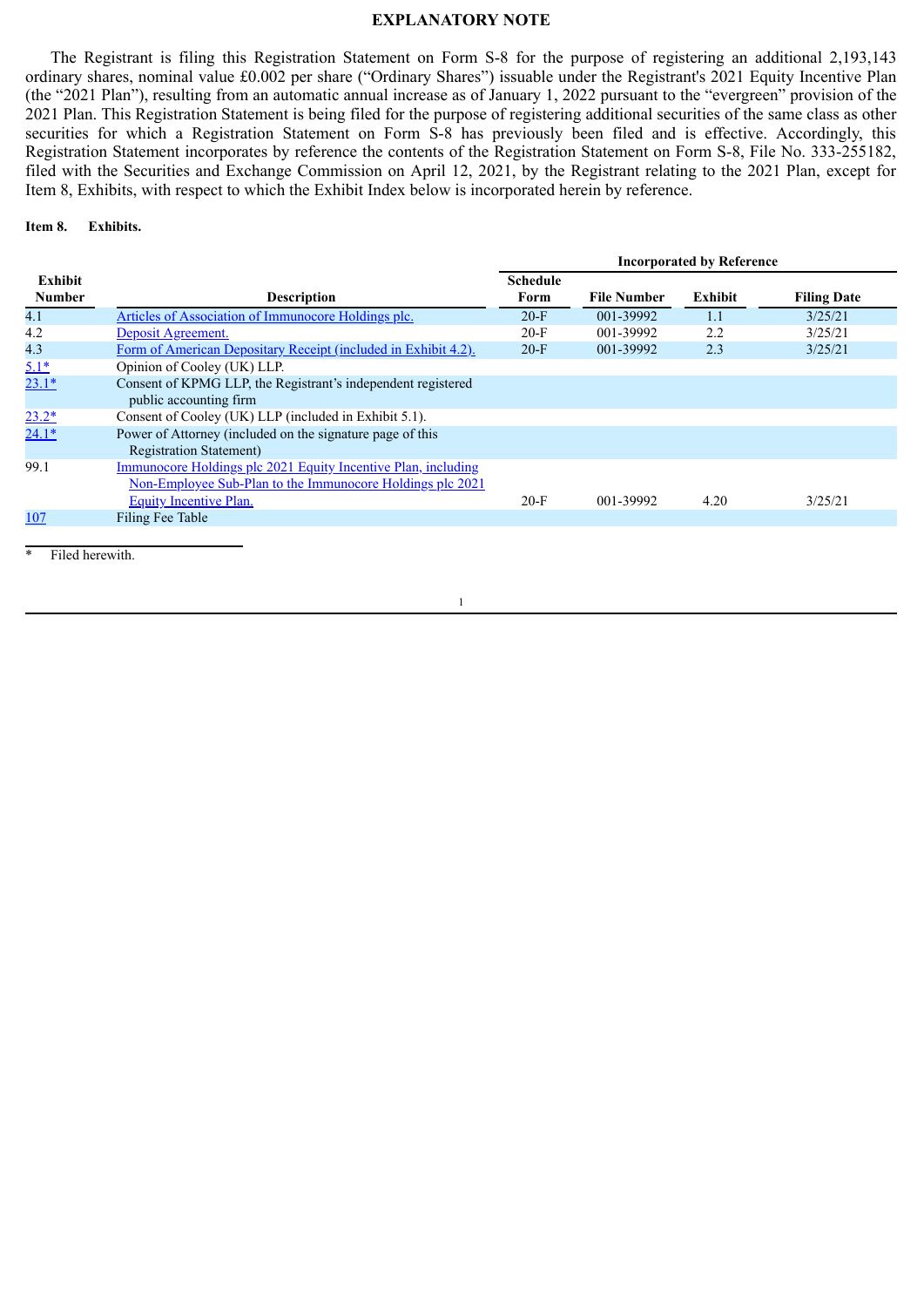#### **SIGNATURES**

Pursuant to the requirements of the Securities Act of 1933, as amended, the Registrant certifies that it has reasonable grounds to believe that it meets all of the requirements for filing on Form S-8 and has duly caused this Registration Statement to be signed on its behalf by the undersigned, thereunto duly authorized, in the City of Oxford, United Kingdom, on the 17th day of May, 2022.

#### **IMMUNOCORE HOLDINGS PLC**

By: /s/ Bahija Jallal, Ph.D.

Bahija Jallal, Ph.D. Chief Executive Officer

#### **POWER OF ATTORNEY**

<span id="page-3-0"></span>KNOW ALL BY THESE PRESENTS, that each person whose signature appears below hereby constitutes and appoints Bahija Jallal and Brian Di Donato, and each or any one of them, his or her true and lawful attorney-in-fact and agent, with full power of substitution and resubstitution, for him or her and in his or her name, place and stead, in any and all capacities, to sign any and all amendments (including post-effective amendments) to this Registration Statement, and to file the same, with all exhibits thereto, and other documents in connection therewith, with the Securities and Exchange Commission, granting unto said attorneys-in-fact and agents, and each of them, full power and authority to do and perform each and every act and thing requisite and necessary to be done in connection therewith, as fully to all intents and purposes as he or she might or could do in person, hereby ratifying and confirming all that said attorneys-in-fact and agents, or any of them, or their or his or her substitutes or substitute, may lawfully do or cause to be done by virtue hereof.

Pursuant to the requirements of the Securities Act of 1933, as amended, this Registration Statement has been signed by the following persons in the capacities and on the dates indicated.

| Signature                                                          | <b>Title</b>                                                                                         | Date         |  |  |
|--------------------------------------------------------------------|------------------------------------------------------------------------------------------------------|--------------|--|--|
| /s/ Bahija Jallal, Ph.D.<br>Bahija Jallal, Ph.D.                   | Chief Executive Officer and Director<br>(Principal Executive Officer)                                | May 17, 2022 |  |  |
| /s/ Brian Di Donato<br>Brian Di Donato                             | Chief Financial Officer<br>(Principal Financial Officer and Principal<br><b>Accounting Officer</b> ) | May 17, 2022 |  |  |
| /s/ Professor Sir John Bell<br>Professor Sir John Bell             | Chairman of the Board of Directors                                                                   | May 17, 2022 |  |  |
| /s/ Travis Coy<br>Travis Coy                                       | Director                                                                                             | May 17, 2022 |  |  |
| /s/ Roy Herbst, M.D., Ph.D.<br>Roy Herbst, M.D., Ph.D.             | Director                                                                                             | May 17, 2022 |  |  |
| /s/ Robert Perez<br>Robert Perez                                   | Director                                                                                             | May 17, 2022 |  |  |
| /s/ Kristine Peterson<br>Kristine Peterson                         | Director                                                                                             | May 17, 2022 |  |  |
| /s/ Professor Sir Peter Ratcliffe<br>Professor Sir Peter Ratcliffe | Director                                                                                             | May 17, 2022 |  |  |
|                                                                    |                                                                                                      |              |  |  |

2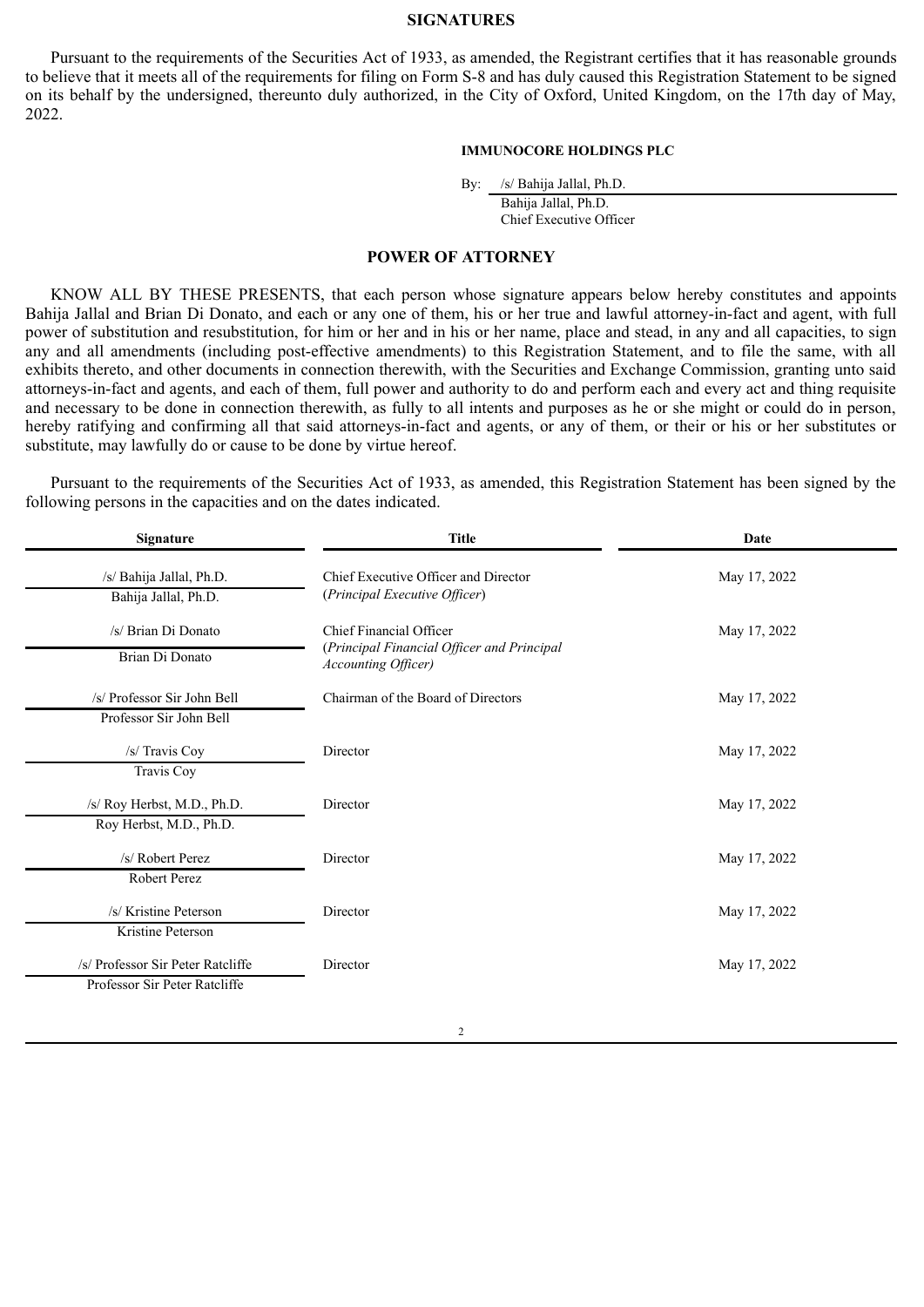Name: Bahija Jallal, Ph.D. Title: Authorized Signatory

3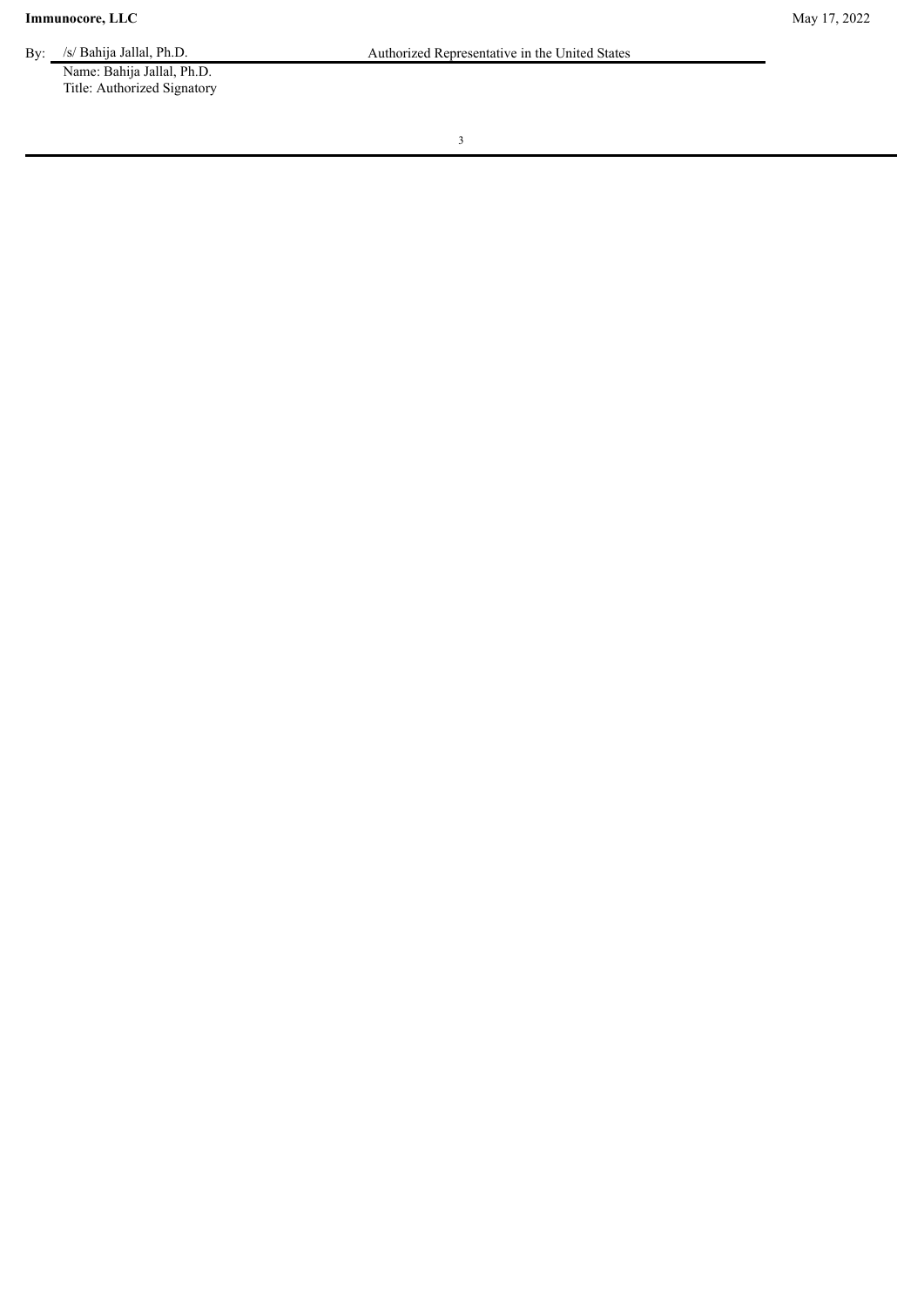# <span id="page-5-0"></span>Cooley

Claire Keast-Butler +44 (0) 20 7556 4211 ckeastbutler@cooley.com

Immunocore Holdings plc 92 Park Drive Milton Park Abingdon, Oxfordshire OX14 4RY United Kingdom

17 May 2022

Ladies and Gentlemen:

#### **Re: Immunocore Holdings plc – Registration Statement on Form S-8 – Exhibit 5.1**

#### **1. INTRODUCTION**

- 1.1 We have acted as English legal advisers to Immunocore Holdings plc, a public limited company incorporated in England and Wales (the "**Company**"), in relation to the preparation and filing of the registration statement on Form S-8 to which this opinion letter is attached as an exhibit (such registration statement, as amended, including the documents incorporated by reference therein, the "**Registration Statement**") filed with the United States Securities and Exchange Commission (the "**SEC**") pursuant to the United States Securities Act of 1933, as amended (the "**Securities Act**") and the rules and regulations promulgated thereunder.
- 1.2 As set out in the Registration Statement, it is proposed that up to 2,193,143 ordinary shares of the Company each having a nominal value of £0.002 (the "**Shares**") will be allotted and issued upon the exercise of outstanding options granted under the Immunocore Holdings plc 2021 Equity Incentive Plan, with Non-Employee Sub-Plan (the "**2021 Plan**") adopted by the Company's board of directors (the "**Board**" or the "**Directors**") on 4 February 2021 and approved by the Company's shareholders on 3 February 2021.
- 1.3 We are rendering this letter at the request of the Company in connection with the Registration Statement. We have taken instructions solely from the Company.
- 1.4 Except as otherwise defined in this letter, capitalised terms used have the respective meanings given to them in the Registration Statement (as defined above) and headings are for ease of reference only and shall not affect interpretation.
- 1.5 All references to legislation in this letter are to the legislation of England unless the contrary is indicated, and any reference to any provision of any legislation shall include any amendment, modification, re-enactment or extension thereof, as in force on the date of this letter.

#### **2. DOCUMENTS**

For the purpose of issuing this letter, we have reviewed the following documents only:

- 2.1 a draft PDF copy of the Registration Statement to be filed with the SEC on 17 May 2022;
- 2.2 a PDF copy of the 2021 Plan;

Cooley (UK) LLP 22 Bishopsgate London EC2N 4BQ, UK t: +44 (0) 20 7583 4055 f: +44 (0) 20 7785 9355 cooley.com

Cooley (UK) LLP is a limited liability partnership and is registered in England and Wales with registered number OC395270. Our registered office is at the address above. Cooley (UK) LLP is authorised and regulated by the Solicitors Regulation Authority (SRA number 617791). A list of the members of Cooley (UK) LLP and their professional qualifications is open to inspection at its registered office. The word ' equivalent standing.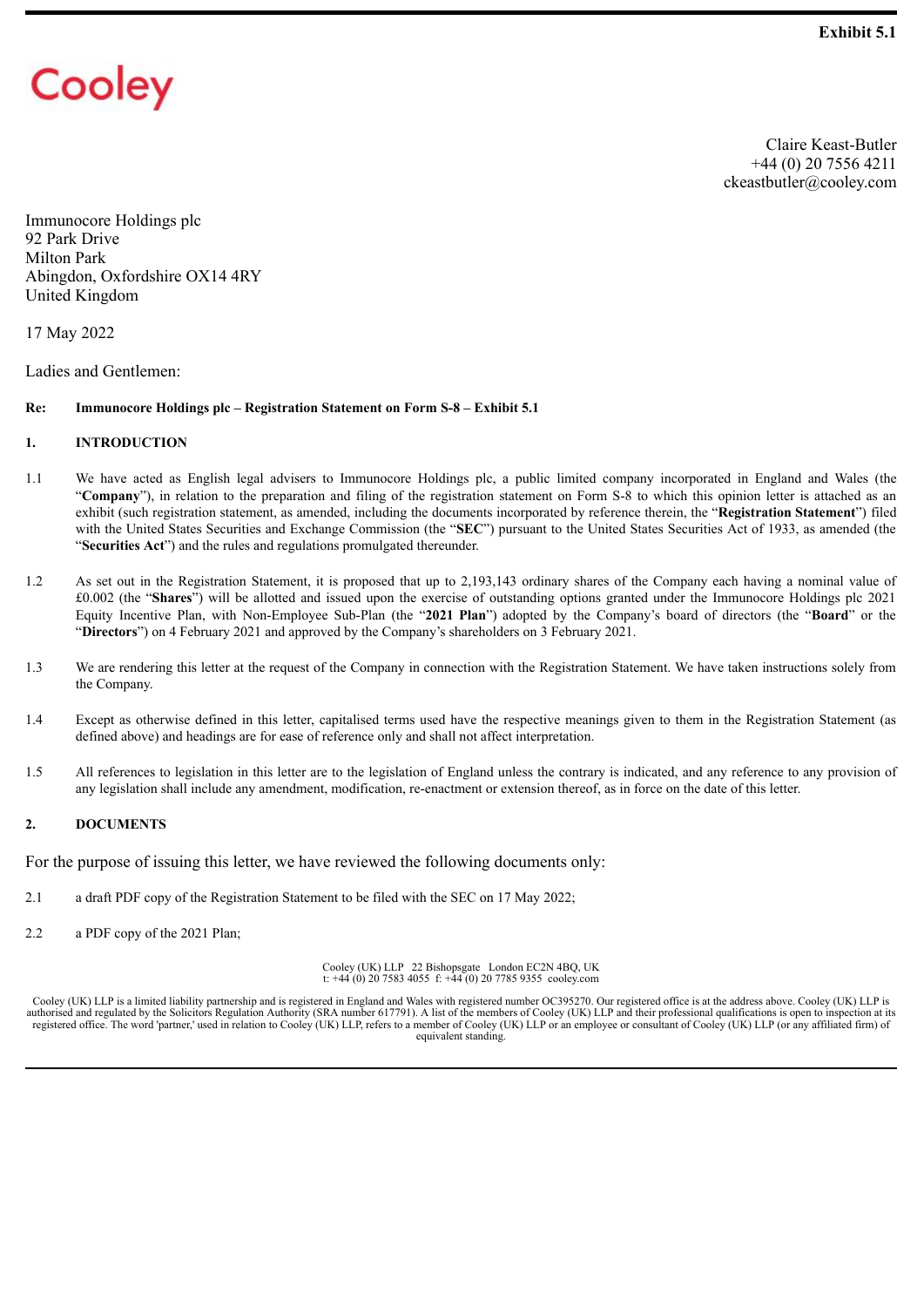Page Two

- 2.3 a PDF executed copy of the minutes of a meeting of the Board held on 28 January 2021 at which it was resolved, *inter alia*, to (i) constitute a pricing committee of the Board (the "**Pricing Committee**"); (ii) delegate authority to the Pricing Committee as to the finalisation of the 2021 Plan and the grant of options to certain service providers under the 2021 Plan; and (iii) delegate authority to the remuneration committee of the Board (the "**Remuneration Committee**") to administer and amend the 2021 Plan (the "**Board Minutes**");
- 2.4 a PDF executed copy of the minutes of the Pricing Committee held on 4 February 2021 at which it was resolved, *inter alia*, to adopt the 2021 Plan and to grant options to certain service providers under the 2021 Plan (the "**Pricing Committee Minutes**");
- 2.5 a PDF executed copy of the minutes of the general meeting of the Company held on 3 February 2021 at which it was resolved, *inter alia*, (i) to approve the 2021 Plan and (ii) to authorise the Directors for the purposes of section 551 of the Companies Act 2006, as amended (the "**Companies Act**") to allot shares in the Company or grant rights to subscribe for or to convert any security into shares in the Company up to an aggregate nominal amount of £150,000.00 for a period ending on 3 February 2026 and to allot equity securities for cash pursuant to such authority as if section 561 of the Companies Act did not apply to the allotment (the "**Shareholder Resolutions**");
- 2.6 a PDF copy of the certificate of incorporation of the Company dated 7 January 2021 and a PDF copy of the certificate of incorporation on reregistration of the Company as a public company dated 1 February 2021; and
- 2.7 a PDF copy of the articles of association of the Company adopted on 9 February 2021 (the "**Articles**").

#### **3. SEARCHES**

In addition to examining the documents referred to in paragraph 2 (*Documents*), we have carried out the following searches only:

- 3.1 an online search at Companies House in England and Wales ("**Companies House**") with respect to the Company, carried out at 9:58 a.m. (London time) on 17 May 2022 (the "**Online Search**"); and
- 3.2 a telephone enquiry at the Companies Court in London of the Central Registry of Winding-up Petitions in England and Wales with respect to the Company, carried out at 10:23 a.m. (London time) on 17 May 2022 (the "**Telephone Enquiry**" and, together with the Online Search, the "**Searches**").

#### **4. OPINION**

Subject to the assumptions set out in paragraph 5 (*Assumptions*), the scope of the opinion set out in paragraph 6 (*Scope of Opinion*) and the reservations set out in paragraph 7 (*Reservations*), and subject further to the following:

- 4.1 the Registration Statement, as finally amended, having become effective under the Securities Act;
- 4.2 the delegation of authority to the Remuneration Committee in respect of the 2021 Plan having been validly effected;
- 4.3 the Directors or the Remuneration Committee having validly granted the awards in respect of the Shares under the 2021 Plan, as applicable;
- 4.4 the Directors or the Remuneration Committee, as applicable, having validly resolved to allot and issue the Shares, or grant rights to subscribe for the Shares, at duly convened and quorate meetings of the Board or the Remuneration Committee or by way of duly passed written resolutions of the Board or the Remuneration Committee in compliance with all applicable laws and regulations and with such resolutions being in full force and effect and not having been rescinded or amended;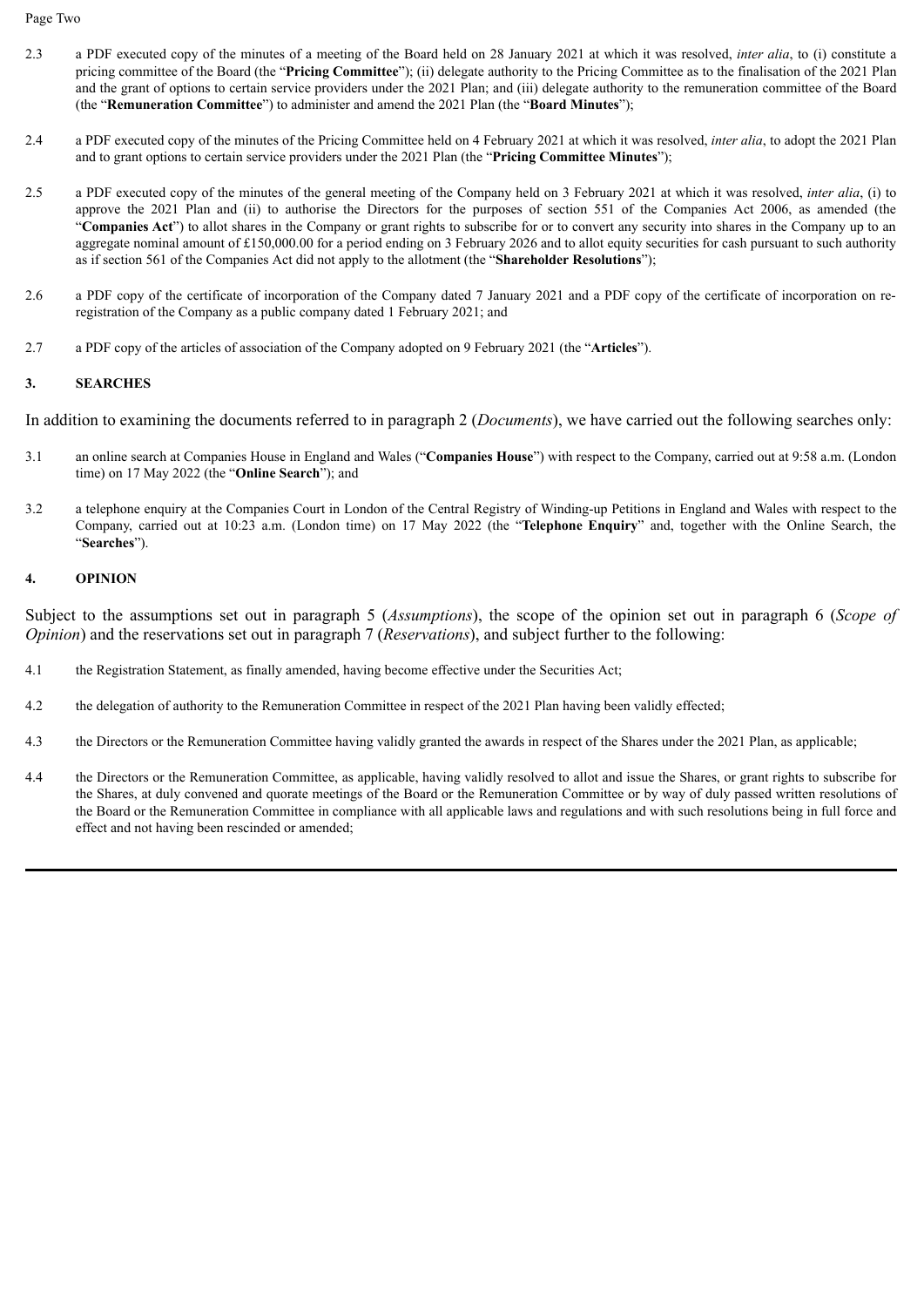#### Page Three

- 4.5 the receipt in full of payment for the Shares in an amount of "cash consideration" (as defined in section 583(3) of the Companies Act) of not less than the aggregate nominal value for such Shares, assuming in each case that the individual grants or awards under the 2021 Plan are duly authorised by all necessary corporate action and duly granted or awarded and exercised in accordance with the requirements of applicable law, the Articles and the 2021 Plan (and the agreements and awards duly adopted thereunder and in accordance therewith); and
- 4.6 valid entries having been made in relation to the allotment and issue of the Shares in the books and registers of the Company,

it is our opinion that, as at today's date, the Shares, if and when allotted and issued, registered in the name of the recipient in the register of members of the Company and delivered in accordance with the terms and conditions referred to in the 2021 Plan and as described in the Registration Statement, will be duly and validly authorised and issued, fully paid or credited as fully paid (subject to the receipt of valid consideration by the Company for the issue thereof) and will not be subject to any call for payment of further capital.

#### **5. ASSUMPTIONS**

In giving the opinion in this letter, we have assumed (without making enquiry or investigation) that:

- 5.1 all signatures, stamps and seals on all documents are genuine. All original documents are complete, authentic and up-to-date, and all documents submitted to us as a copy (whether by email or otherwise) are complete and accurate and conform to the original documents of which they are copies and that no amendments (whether oral, in writing or by conduct of the parties) have been made to any of the documents since they were examined by us;
- 5.2 where a document has been examined by us in draft or specimen form, it will be or has been duly executed in the form of that draft or specimen;
- 5.3 the Articles referred to in paragraph 2.7 of this letter remain in full force and effect, and no alteration has been made or will be made to the Articles, in each case prior to the relevant date of the granting of rights to subscribe for the Shares and/or the allotment and issue of the Shares (each such date, an "**Allotment Date**");
- 5.4 at the time of each allotment and issue of any Shares the Company shall have received in full "cash consideration" (as such term is defined in section 583(3) of the Companies Act) equal to the subscription price payable for such Shares and shall have entered the holder or holders thereof in the register of members of the Company showing that all such Shares shall have been fully paid up as to their nominal value and any premium thereon as at each Allotment Date;
- 5.5 the 2021 Plan has been validly adopted and remains in full force and effect, and no alteration has been made or will be made to the 2021 Plan prior to any Allotment Date;
- 5.6 in relation to any allotment and issue of any Shares by the Company pursuant to the 2021 Plan, the recipient shall have become entitled to such Shares under the terms of the 2021 Plan and such Shares, or rights over Shares, where applicable, will be fully vested each in accordance with the terms of the 2021 Plan and such recipient has or will have complied with all other requirements of the 2021 Plan in connection with the allotment and issue of such Shares;
- 5.7 all awards have been made under the terms of the 2021 Plan, that the terms of all awards have not materially deviated from the terms set out in the 2021 Plan, and that any Shares will be allotted and issued in accordance with the terms set out in the 2021 Plan and in accordance with the Articles and applicable laws;
- 5.8 the 2021 Plan (other than the Non-Employee Sub-Plan) qualifies as an "employees' share scheme" as defined in section 1166 of the Companies Act;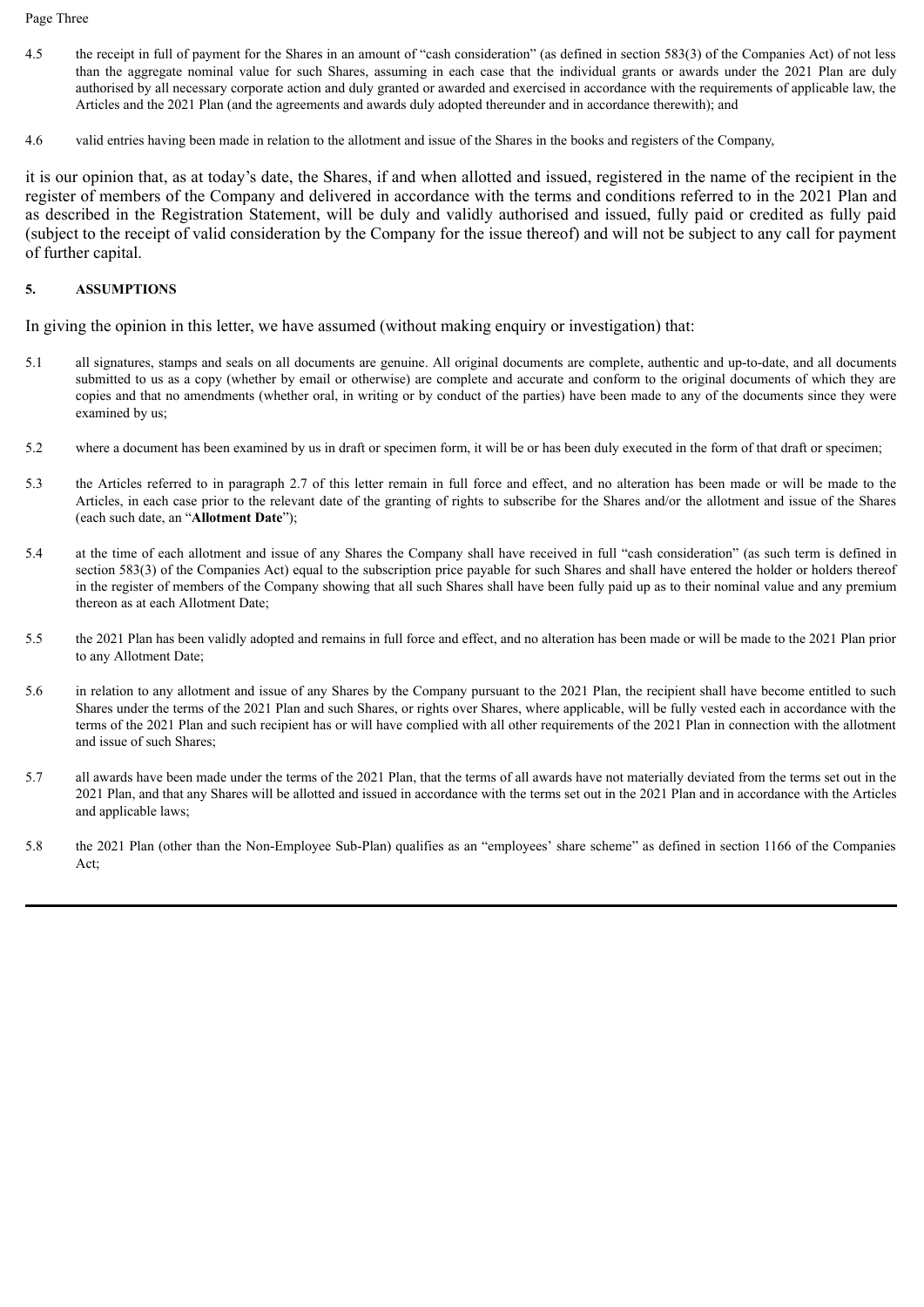#### Page Four

- 5.9 immediately prior to each Allotment Date, the Directors shall have sufficient authority and powers conferred upon them to allot and issue such Shares and grant such rights (as applicable) under section 551 of the Companies Act (unless such allotment and issue or grant is exempt under section 549(2) of the Companies Act) and under section 570 or section 571 of the Companies Act as if section 561 of the Companies Act did not apply to such allotment and issue or grant (unless such allotment and issue or grant is exempt from section 561 of the Companies Act pursuant to section 566 of the Companies Act) pursuant to the Shareholder Resolutions, or if the relevant authorities and powers under the Shareholder Resolutions have expired or been fully utilised the Company in general meeting having duly and validly resolved to grant such authorities and powers to the Directors, and the Directors shall not allot or issue (or purport to allot or issue) Shares and shall not grant rights (or purport to grant rights) to acquire Shares in excess of such powers or in breach of any other limitation on their power to allot and issue Shares or grant rights to acquire Shares;
- 5.10 no Shares shall be allotted or issued, or are or shall be committed to be allotted or issued, at a discount to their nominal value (whether in dollars or equivalent in any other currency);
- 5.11 all documents, forms and notices which should have been delivered to Companies House in respect of the Company have been so delivered;
- 5.12 the information revealed by the Searches is true, accurate, complete and up-to-date in all respects, and there is no information which should have been disclosed by the Searches that has not been disclosed for any reason and there has been no alteration in the status or condition of the Company since the date and time that the Searches were made and that the results of the Searches will remain complete and accurate as at each Allotment Date;
- 5.13 in relation to the allotment and issue of the Shares, the Directors have acted and will act in the manner required by section 172 of the Companies Act and the Shares will be allotted and issued in good faith and on bona fide commercial terms and on arms' length terms and for the purpose of carrying on the business of the Company and that there are reasonable grounds for believing that the allotment and issue of the Shares will promote the success of the Company for the benefit of its members as a whole;
- 5.14 there has not been and will not be any bad faith, breach of trust, fraud, coercion, duress or undue influence on the part of any of the Directors in relation to any allotment and issue of Shares;
- 5.15 the Board Minutes and the Pricing Committee Minutes referred to in paragraphs 2.3 (*Documents*) and 2.4 (*Documents*), respectively, provided to us in connection with the giving of this opinion, are a true record of the proceedings described therein, and that each meeting recorded in such minutes was and each meeting of the Directors or the Remuneration Committee referred to in paragraph 4.4 of this letter will be duly conducted as described therein, duly constituted and convened and all constitutional, statutory and other formalities were and/or will be duly observed (including, if applicable, those relating to the declaration of Directors' interests or the power of interested Directors to vote), a quorum was and/or will be present throughout, the requisite majority of Directors voted and/or will vote in favour of approving the resolutions and the resolutions passed at that meeting of the Board or Pricing Committee or Remuneration Committee, as applicable, were and/or will be duly adopted, have not been and will not be revoked or varied and remain in full force and effect and will remain so as at each Allotment Date;
- 5.16 a general meeting of the Company was duly convened and held on short notice on 3 February 2021 at which all constitutional, statutory and other formalities were duly observed, a quorum of shareholders was present throughout and the Shareholder Resolutions referred to in paragraph 2.5 (*Documents*) were duly passed and have not been revoked or varied and remain in full force and effect, and that all filings required to be made with Companies House in connection therewith have been made within the relevant time limits;
- 5.17 the resolutions of the shareholders of the Company referred to in paragraph 5.9 will be duly passed as resolutions of the Company, all constitutional, statutory and other formalities will be observed and such resolutions will not have expired and will not be revoked or varied prior to each Allotment Date and will remain in full force and effect as at each Allotment Date;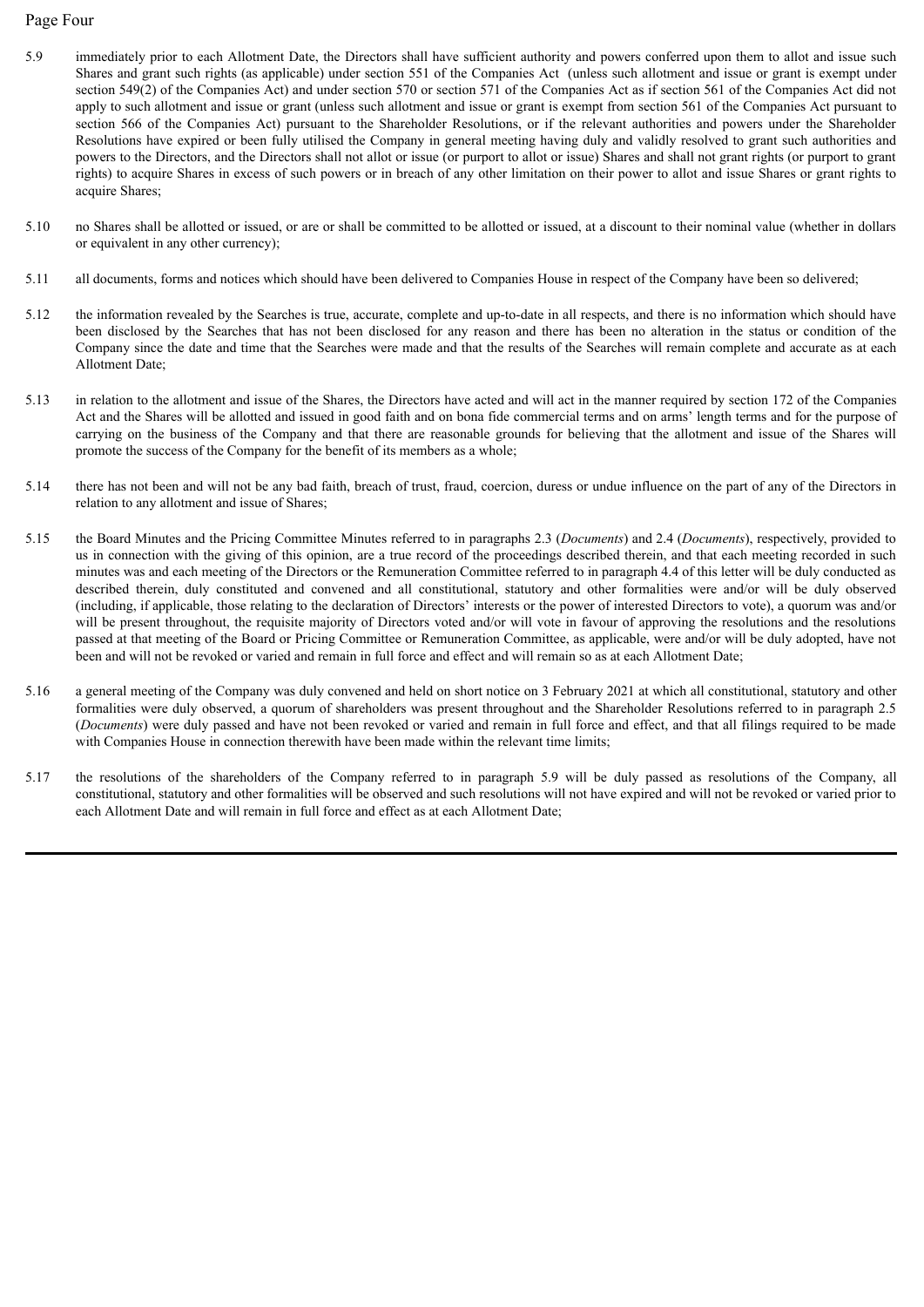#### Page Five

- 5.18 the Company has complied and will comply with all applicable anti-terrorism, anti-money laundering, sanctions and human rights laws and regulations and that each grant of rights to acquire Shares under the 2021 Plan, as applicable, and that each allotment and issue of Shares pursuant to the 2021 Plan, as applicable, will be consistent with all such laws and regulations;
- 5.19 no Shares or rights to subscribe for Shares have been or shall be offered to the public in the United Kingdom in breach of the Financial Services and Markets Act 2000 ("**FSMA**"), the EU Prospectus Regulation (Regulation (EU) 2017/1129) as it forms part of domestic law in the United Kingdom by virtue of the European Union (Withdrawal) Act 2018 or of any other United Kingdom laws or regulations concerning offers of securities to the public, and no communication has been or shall be made in relation to the Shares in breach of section 21 (*Restrictions on financial promotion*) of the FSMA or any other United Kingdom laws or regulations relating to offers or invitations to subscribe for, or to acquire rights to subscribe for or otherwise acquire, shares or other securities;
- 5.20 in issuing and allotting and granting rights to acquire Shares and administering the 2021 Plan, the Company is not carrying on a regulated activity (within the meaning of section 19 (*The general prohibition*) of FSMA); and
- 5.21 the Company has not taken any corporate or other action nor have any steps been taken or legal proceedings been started against the Company for the liquidation, winding-up, dissolution or reorganisation of, or for the appointment of a liquidator, receiver, trustee, administrator, administrative receiver or similar officer of, any such party (including the Company) or all or any of its or their assets (or any analogous proceedings in any jurisdiction) and no such steps or proceedings will have been taken as at each Allotment Date, and the Company is not unable to pay its debts as they fall due within the meaning of section 123 of the Insolvency Act 1986, as amended (the "**Insolvency Act**") and will not become unable to pay its debts within the meaning of that section as a result of any of the transactions contemplated herein, is not insolvent and has not been dissolved (although the Searches gave no indication that any winding-up, dissolution or administration order or appointment of a receiver, administrator, administrative receiver or similar officer has been made with respect to the Company) and such actions and steps will not have been taken as at any Allotment Date.

#### **6. SCOPE OF OPINION**

- 6.1 The opinion given in this letter is limited to English law as it would be applied by English courts on the date of this letter.
- 6.2 We express no opinion in this letter on the laws of any other jurisdiction. We have not investigated the laws of any country other than England and we assume that no foreign law affects the opinion stated in paragraph 4 (*Opinion*).
- 6.3 We express no opinion as to any agreement, instrument or other document other than as specified in this letter. For the purposes of giving the opinion in paragraph 4 (*Opinion*), we have only examined and relied on those documents set out in paragraph 2 (*Documents*) and made those searches and enquiries set out in paragraph 3 (*Searches*), respectively. We have made no further enquiries concerning the Company or any other matter in connection with the giving of the opinion in paragraph 4 (*Opinion*).
- 6.4 No opinion is expressed with respect to taxation in the United Kingdom or otherwise in this letter.
- 6.5 We have not been responsible for investigating or verifying the accuracy of the facts or the reasonableness of any statement of opinion or intention, contained in or relevant to any document referred to in this letter, or that no material facts have been omitted therefrom.
- 6.6 The opinion given in this letter is given on the basis of each of the assumptions set out in paragraph 5 (*Assumptions*) and is subject to each of the reservations set out in paragraph 7 (*Reservations*) to this letter. The opinion given in this letter is strictly limited to the matters stated in paragraph 4 (*Opinion*) and does not extend, and should not be read as extending, by implication or otherwise, to any other matters.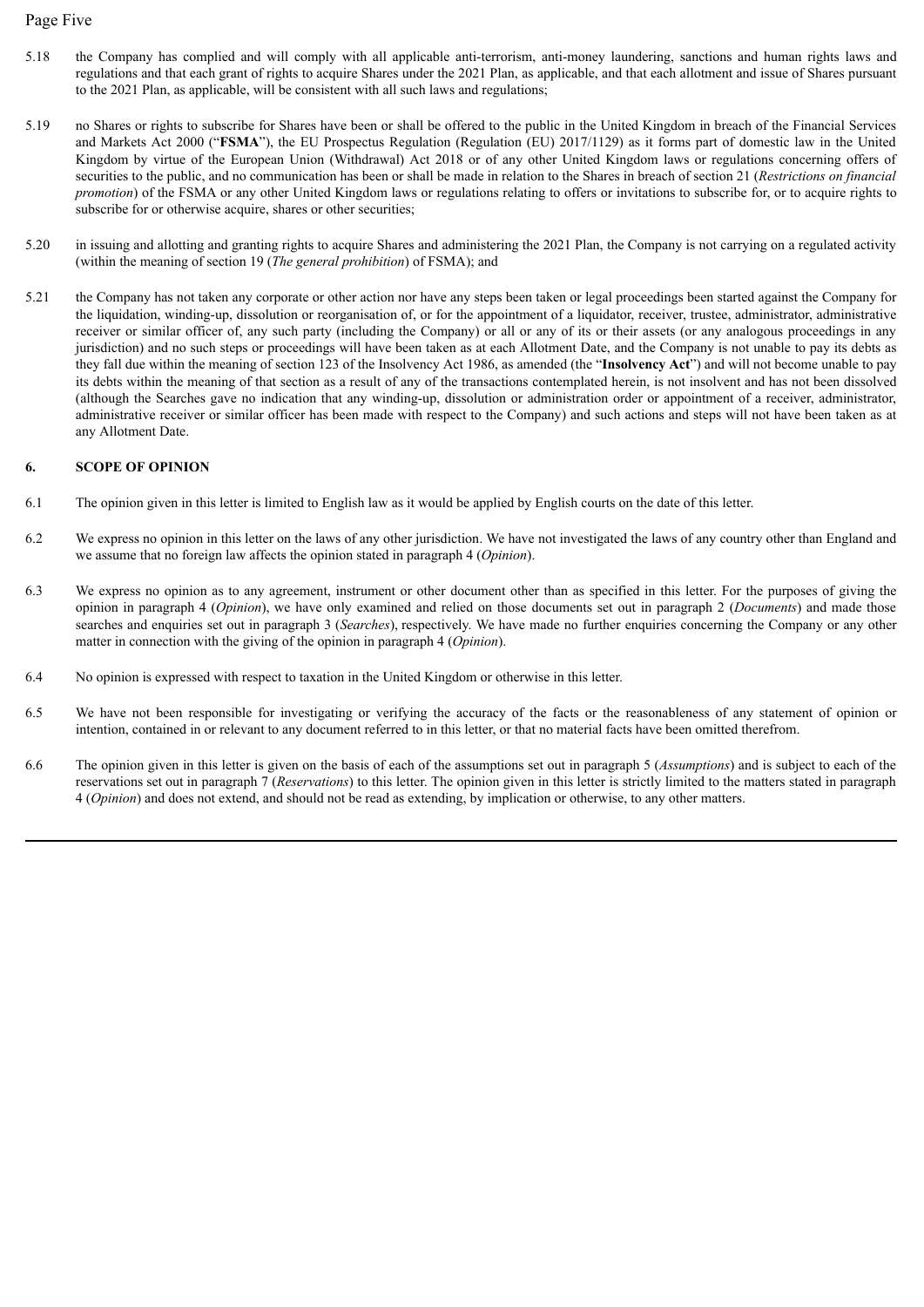#### Page Six

- 6.7 This letter only applies to those facts and circumstances which exist as at today's date and we assume no obligation or responsibility to update or supplement this letter to reflect any facts or circumstances which may subsequently come to our attention, any changes in laws which may occur after today, or to inform the addressee of any change in circumstances happening after the date of this letter which would alter the opinion given in this letter.
- 6.8 We have not been responsible for investigation or verification of statements of fact (including statements as to foreign law) or to the reasonableness of any statements of opinion in the Registration Statement, or that no material facts have been omitted therefrom.
- 6.9 This letter is given by Cooley (UK) LLP and no partner or employee assumes any personal responsibility for it nor shall owe any duty of care in respect of it.
- 6.10 This letter, the opinion given in it, and any non-contractual obligations arising out of or in connection with this letter and/or the opinion given in it, are governed by and shall be construed in accordance with English law as at the date of this letter.

#### **7. RESERVATIONS**

- 7.1 The Online Search described at paragraph 3.1 (*Searches*) is not capable of revealing conclusively whether or not:
	- (a) a winding-up order has been made or a resolution passed for the winding-up of a company;
	- (b) an administration order has been made; or
	- (c) a receiver, administrative receiver, administrator or liquidator has been appointed,

since notice of these matters may not be filed with the Registrar of Companies in England and Wales immediately and, when filed, may not be entered on the public database or recorded on the public microfiches of the relevant company immediately.

In addition, such a company search is not capable of revealing, prior to the making of the relevant order, whether or not a winding-up petition or a petition for an administration order has been presented.

- 7.2 The Telephone Enquiry described at paragraph 3.2 (*Searches*) relates only to a compulsory winding-up and is not capable of revealing conclusively whether or not a winding-up petition in respect of a compulsory winding-up has been presented, since details of the petition may not have been entered on the records of the Central Registry of Winding-up Petitions in England and Wales immediately or, in the case of a petition presented to a County Court in England and Wales, may not have been notified to the Central Registry of Winding-up Petitions in England and Wales and entered on such records at all, and the response to an enquiry only relates to the period of approximately four years prior to the date when the enquiry was made. We have not made enquiries of any District Registry or County Court in England and Wales.
- 7.3 The opinion set out in this letter is subject to: (i) any limitations arising from applicable laws relating to insolvency, bankruptcy, administration, reorganisation, liquidation, moratoria, schemes or analogous circumstances; and (ii) an English court exercising its discretion under section 426 of the Insolvency Act (*co-operation between courts exercising jurisdiction in relation to insolvency*) to assist the courts having the corresponding jurisdiction in any part of the United Kingdom or any relevant country or territory.
- 7.4 We express no opinion as to matters of fact.
- 7.5 We have made no enquiries of any individual connected with the Company.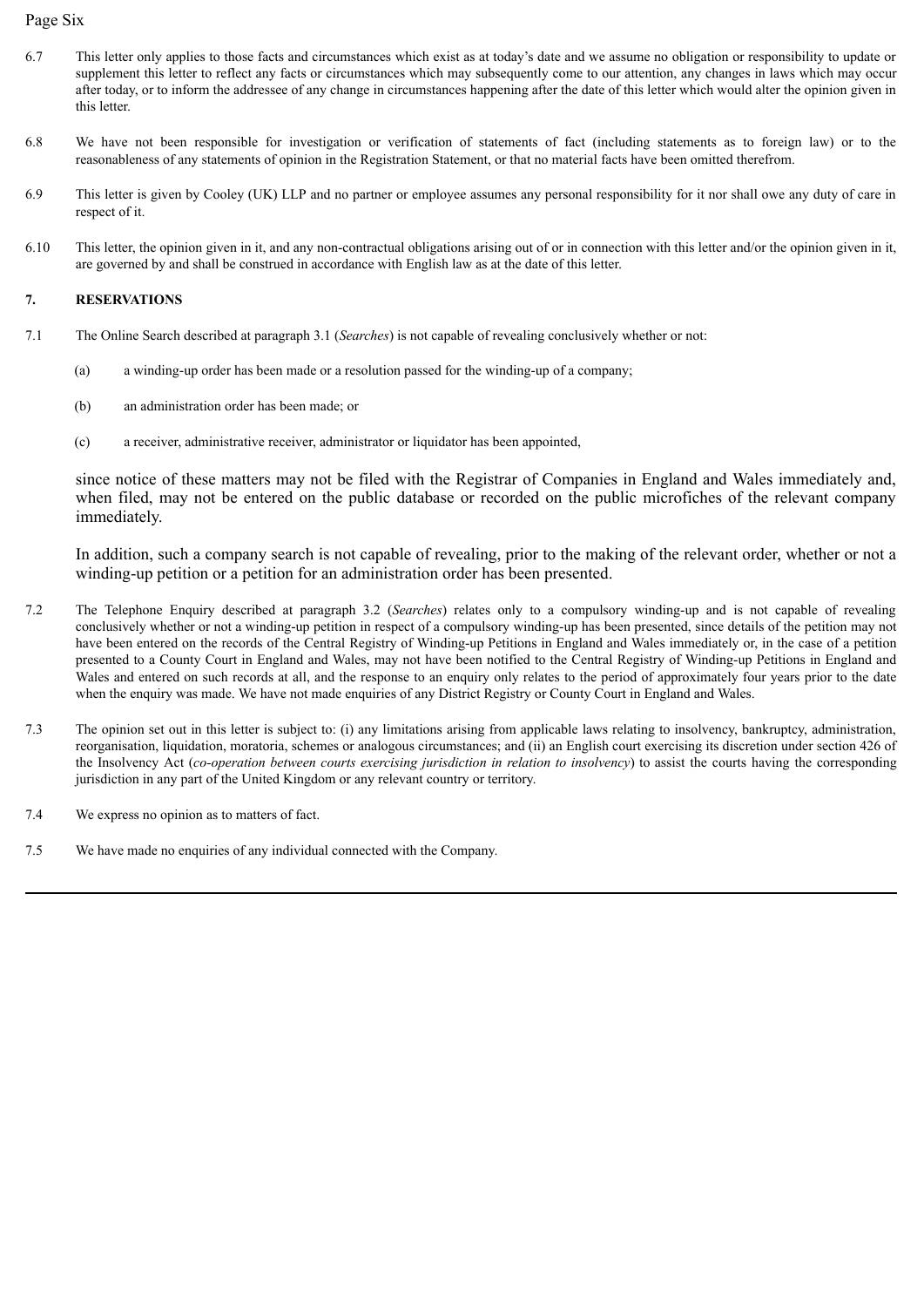#### Page Seven

- 7.6 We express no opinion on the compliance of the 2021 Plan, or the compliance of any award made under the 2021 Plan, with the rules or regulations of the Nasdaq Global Select Market or the rules or regulations of any other securities exchange that are applicable to the Company.
- 7.7 A certificate, documentation, notification, opinion or the like might be held by the English courts not to be conclusive if it can be shown to have an unreasonable or arbitrary basis or in the event of a manifest error.
- 7.8 We express no opinion in relation to the legality, enforceability or validity of the 2021 Plan or any award agreement entered into pursuant to the 2021 Plan. In particular, but without prejudice to the generality of the foregoing, we have assumed that the Shares to be allotted under the 2021 Plan, as applicable, or any such award agreement will be paid up in full (as to their nominal value and any premium) in cash (within the meaning of section 583(1) of the Companies Act) and we express no opinion as to whether any consideration other than "cash consideration" (as such term is defined in section 583(3) of the Companies Act) which might be paid, or purport to be paid, for the Shares would result in such Shares being validly issued, fully paid and not subject to any call for payment of further capital.

#### **8. DISCLOSURE AND RELIANCE**

- 8.1 This letter is addressed to you solely for your benefit in connection with the Registration Statement. We consent to the filing of this letter as an exhibit to the Registration Statement. In giving such consent, we do not thereby admit that we are in the category of persons whose consent is required under section 7 of the Securities Act or the rules and regulations promulgated thereunder.
- 8.2 This letter may not be relied upon by you for any other purpose, or furnished to, assigned to, quoted to, or relied upon by any other person, firm or other entity for any purpose, other than for the purpose set out in above in paragraph 8.1, without our prior written consent, which may be granted or withheld at our sole discretion.

Yours faithfully

/s/ Cooley (UK) LLP **Cooley (UK) LLP**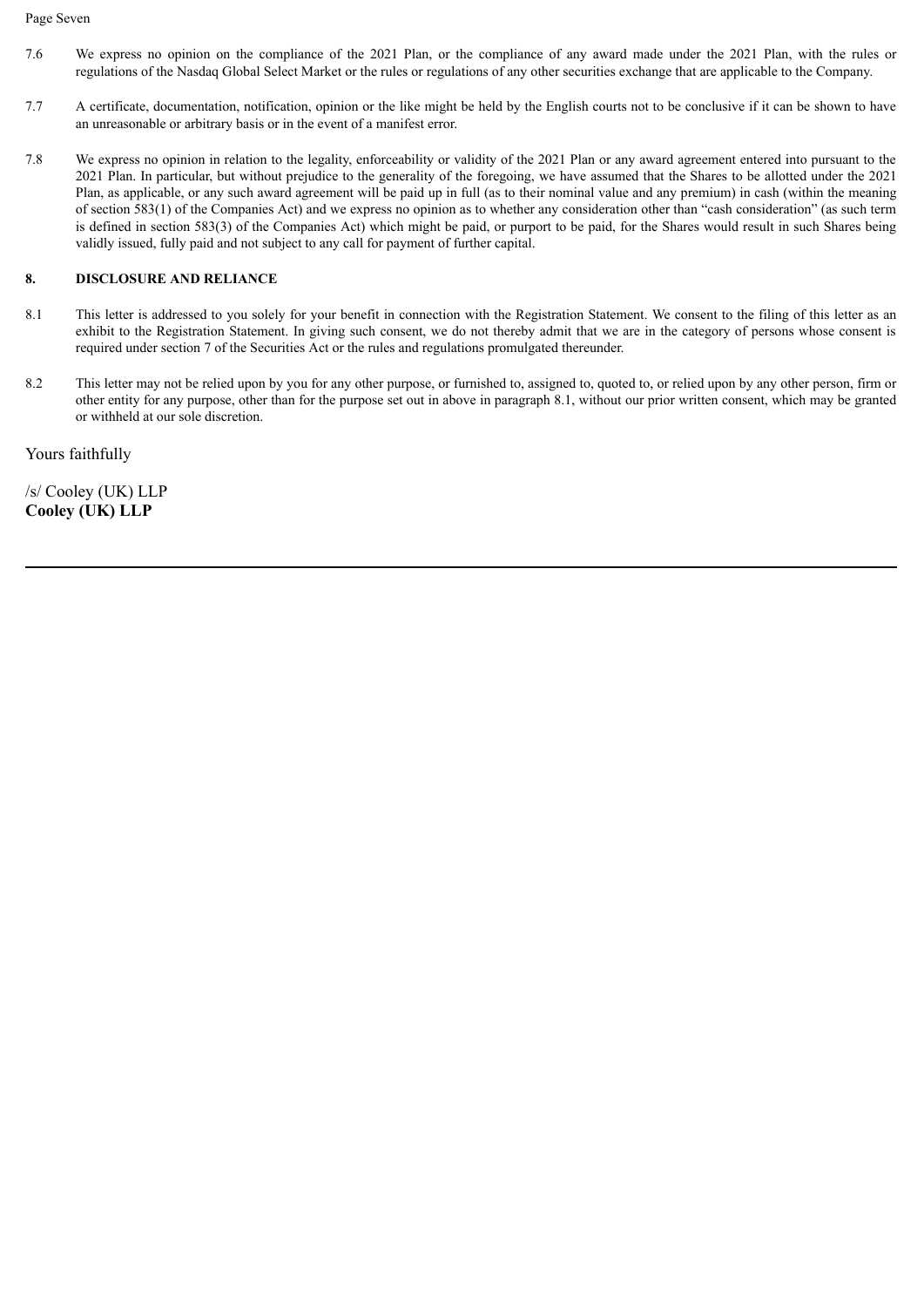#### **Consent of Independent Registered Public Accounting Firm**

<span id="page-12-0"></span>We consent to the use of our report dated March 3, 2022, with respect to the consolidated financial statements of Immunocore Holdings plc, incorporated herein by reference.

/s/ KPMG LLP London, United Kingdom May 17, 2022